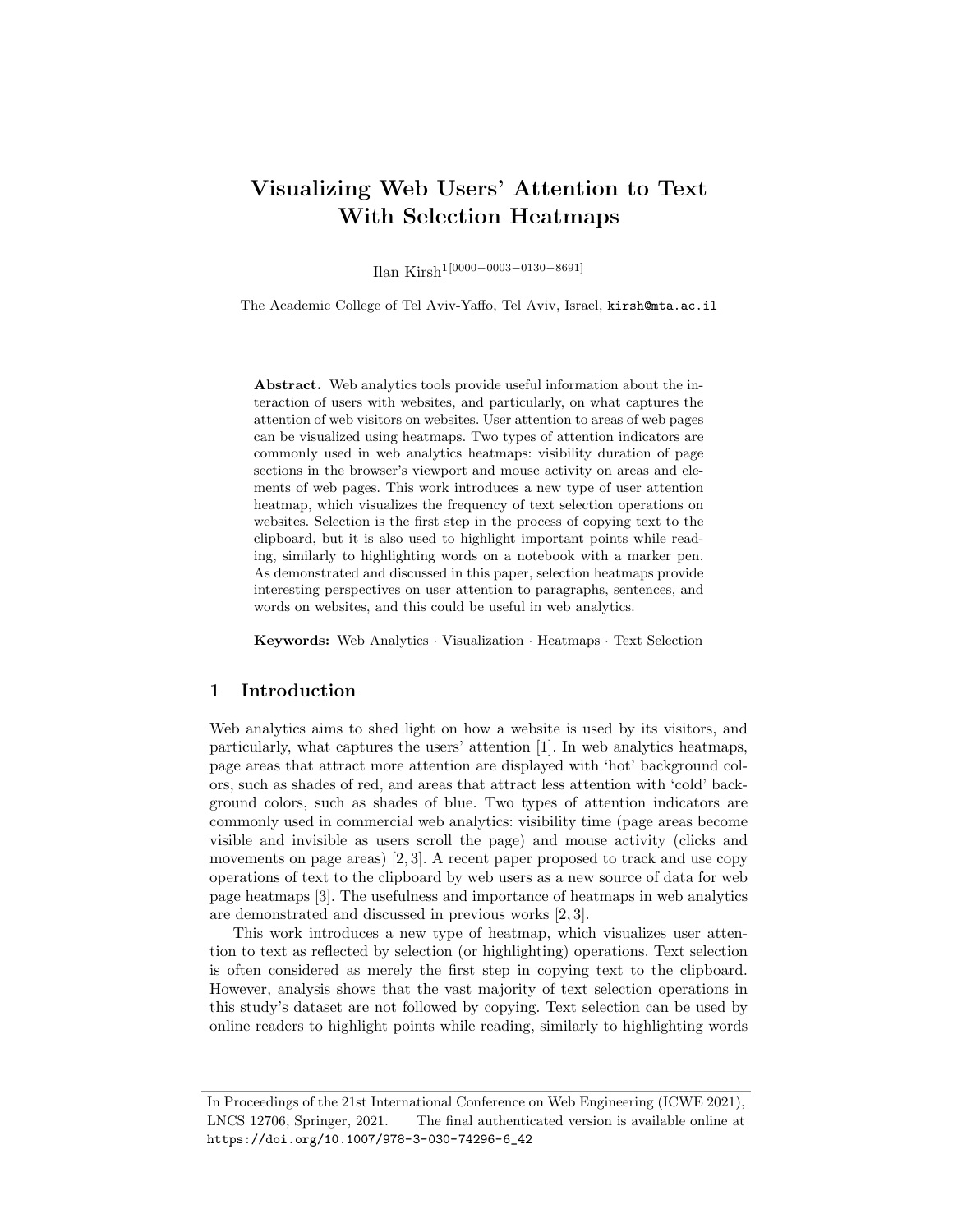in a book with a marker pen. Accordingly, selection heatmaps can extend the existing web analytics toolbox and may provide new perspectives on web user attention to elements of online text.

### 2 Implementation

Figure 1 illustrates the selection heatmaps implementation. At the top, we can see a standard HTTP client-server communication between a browser (on the left side) and a web server (on the right side).



Fig. 1. Architecture of the Selection Heatmaps Implementation

To track text selection operations, a reference to a Tracking Script is embedded in the website pages. As a result, when a web page is loaded it triggers a request to load the Tracking Script from the Heatmaps Server. Once loaded, the Tracking Script records text selection operations and reports them to the Collector component in the Heatmaps Server, which stores the data in a dedicated database. Following the common practice of web analytics, and to protect user privacy, all the collected data are anonymized.

User actions, such as clicking and moving the mouse, scrolling the page, and copying text to the clipboard, can be tracked by listening to JavaScript events in the browser. Text selection is different, as it does not trigger any JavaScript event. It is possible, however, to get information from JavaScript on which text is selected, if any, at any given point in time. Therefore, the implementation uses a timer to routinely check for text selections, at a rate of once every tenth of a second (which only adds a negligible performance overhead). This poses an additional challenge, as a single selection operation can be detected multiple times with different text strings, while a user extends the selection (and sometimes also shrinks it). Therefore, detected selections are filtered: selections that are substrings of the preceding or the succeeding selection are discarded.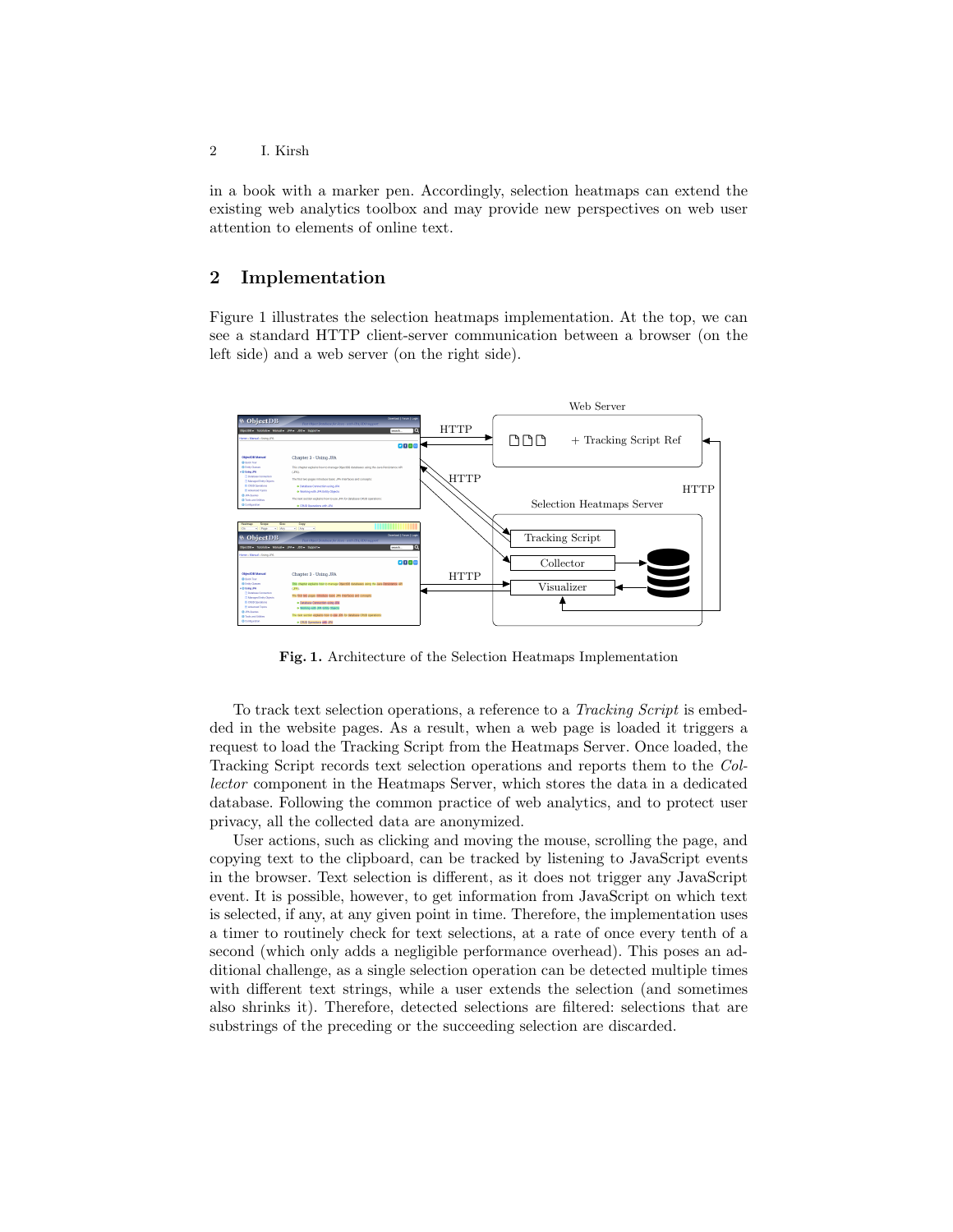Web analysts can examine the web pages with the selection heatmaps by visiting the website through the Visualizer component, which functions as a proxy server. The Visualizer retrieves the original web pages from the web server and converts them to heatmap pages by adding background colors and shades. The colors that this implementation uses are shown on the right side of the heatmap toolbar at the top of the web page (see the bottom browser image in Figure 1), from the coldest color on the left to the hottest color on the right.

#### 3 Demonstration

The selection heatmaps implementation was examined using pages of the ObjectDB website<sup>1</sup>. Web usage data were collected for six months, ending in June 2020. In total, 783,028 text selection operations were collected over 1,295,221 page views. Only a fraction of the selection operations were followed by copying text to the clipboard (there were only 109,525 copy operations).

Figure 2 demonstrates selection heatmaps for two lists. The explanations on the right side of these paragraphs attracted more selections than the class and method names on the left side. Some words, and noticeably the word 'exactly' (in both of its appearances), gained more selections than the other words. The similarity between the painting of the lines in these two paragraphs indicates repeating patterns. Possibly, users highlighted the explanations, and particularly the word 'exactly', to emphasize specific words to themselves while reading.



Fig. 2. A Selection Heatmap

Figure 3 presents heatmaps with the primary and secondary headers of two web pages. These examples demonstrate another pattern: words that are less frequent for the specific topic, or more unique, were selected more frequently. Common words such as 'Obtaining', 'Using', and 'Access' were selected less frequently than words that are specifically related to the context. The entire website is about 'JPA' (and database), thus 'Entity Fields' and 'Connection' are much more specific to these pages than 'JPA', and indeed, they were selected more frequently. Similar behavior is also identified when moving from the page and the primary header level down to page sections and secondary headers. In the 'JPA

 $\overline{1}$  www.objectdb.com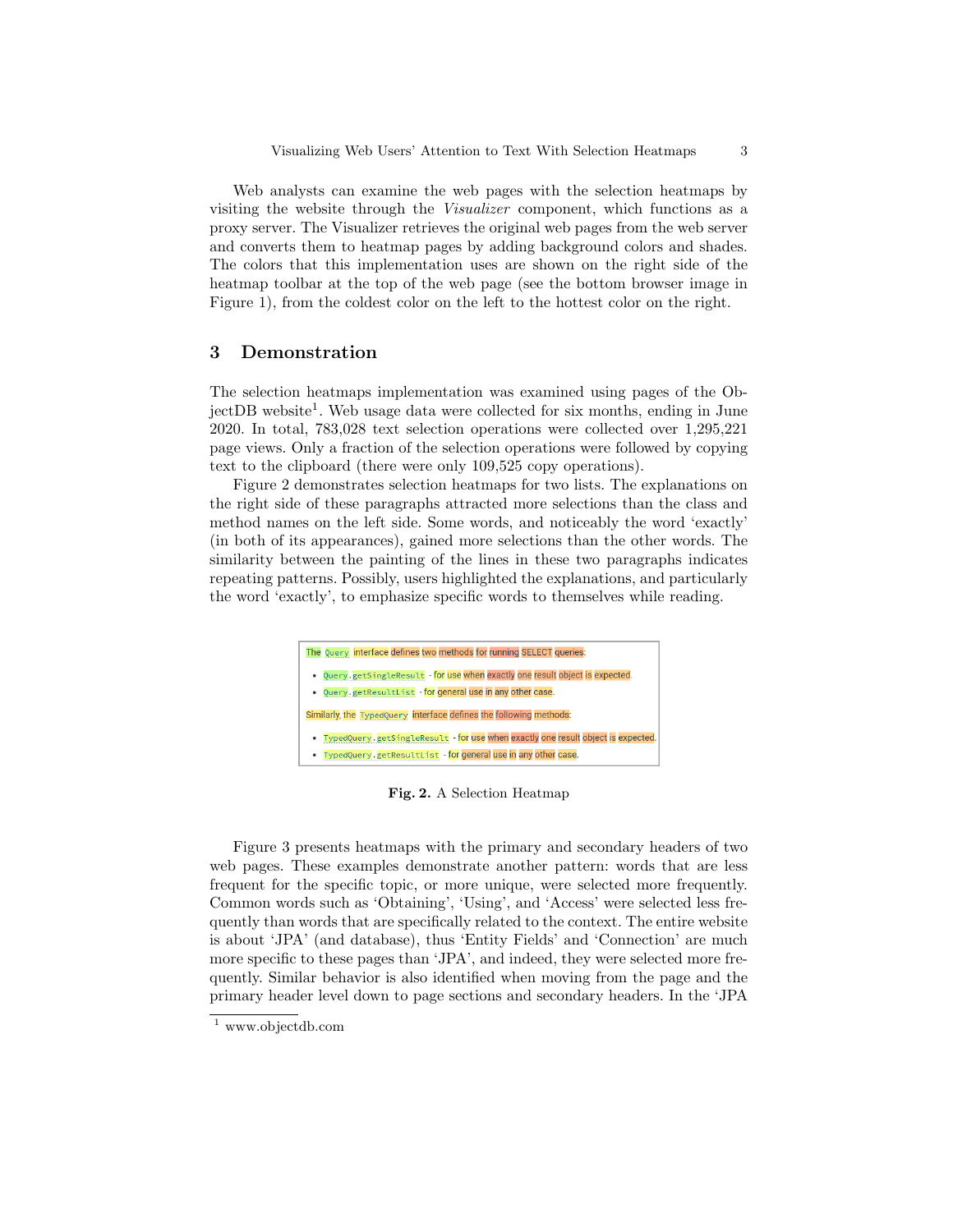#### 4 I. Kirsh

Entity Fields' page, the word 'Fields' is very frequent, and not directly linked to any particular section of the page. Accordingly, the words 'Transient', 'Persistent', etc. (which are specifically related to certain sections of the page) were selected by users more frequently. This user behavior of selecting specifically related terms more frequently might be linked to the concept of Inverse Document Frequency (IDF) in Information Retrieval (IR). Terms that are generally less frequent in the context provide more information, and therefore, highlighting such terms might be more beneficial while reading.



Fig. 3. Selection Heatmaps for Headers

## 4 Conclusions and Future Work

This paper demonstrates a new type of user attention heatmap, the selection heatmap, which visualizes the frequency of text selection operations across web pages. Selection heatmaps may provide new web analytics perspectives regarding user attention to paragraphs, sentences, and words on websites. The examples in this demo highlight interesting user behaviors with respect to text selection. Quantitative research will be needed to evaluate whether these examples represent significant, rather than causal patterns. Future work should also explore particular potential uses: the use of selection heatmaps as an alternative for conventional mouse movement heatmaps, which are used in commercial web analytics to visualize user attention; automatic identification of key sentences, for example for automatic text summarization; and automatic identification of important keywords in textual content, possibly as a complementary metric for Inverse Document Frequency (IDF) in Information Retrieval (IR).

#### References

- 1. Kaushik, A.: Web Analytics 2.0. SYBEX Inc., USA (2010)
- 2. Kirsh, I.: Using mouse movement heatmaps to visualize user attention to words. In: Proceedings of the 11th Nordic Conference on Human-Computer Interaction (NordiCHI 2020), Tallinn, Estonia. pp. 117:1–5. Association for Computing Machinery, New York, NY, USA (10 2020). https://doi.org/10.1145/3419249.3421250